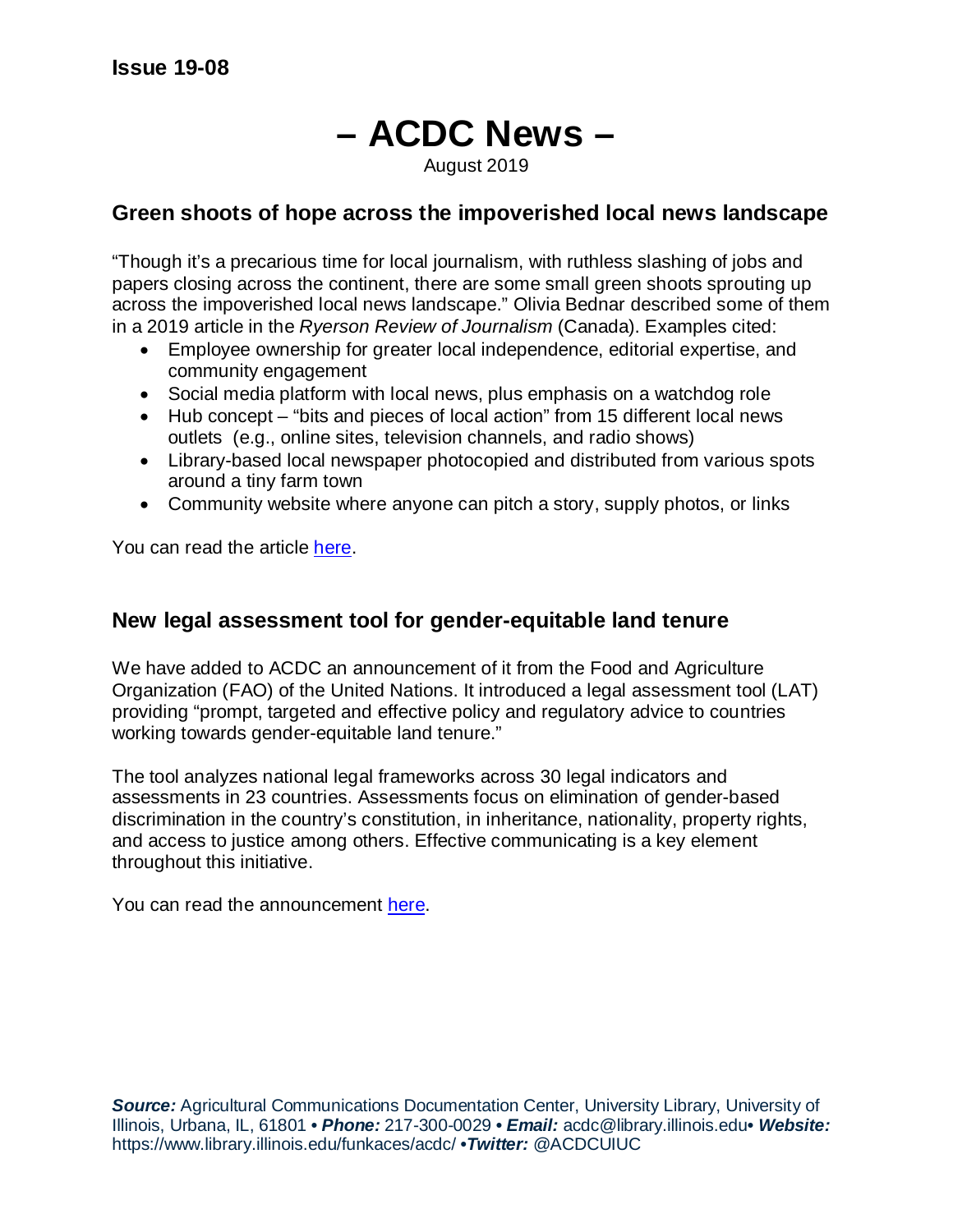## **Countering claims in the "Go Green - Go Paperless" campaign**

We recently added to the ACDC collection a brief report of global "anti-greenwash" efforts to address what are described as unsubstantiated claims in the "Go Green – Go Paperless" campaign. This blog reported on efforts by Two Sides North America, a notfor-profit, global organization. They involved an analysis of 921 corporations, worldwide.

Two-thirds of those were found to be using unsubstantiated claims regarding paper's impact on the environment, "usually in breach of local advertising regulations." After being challenged, 335 of those firms were found to have removed or changed their messaging.

You can read the report [here.](https://twosidesna.org/US/335-leading-corporations-remove-misleading-go-green-claims/)

### **Farmers concerned about biological preservation, but not joining an agro-environmental program**

That pattern emerged from a recent study involving farmers in the shrinking grassland areas of Normandy, France. Researchers used a choice experiment method to assess farmers' perceptions and actions involving an agro-environmental scheme aimed at grassland preservation and restoration. The scheme included monetary compensation, but was not successful in prompting farmers to abandon cropping systems they have found more profitable than grassland.

"Environmental consideration is not the key driver behind farmers' preferences," researchers concluded.

You can read this 2019 conference paper [here.](https://ageconsearch.umn.edu/record/289701?In=en)

### **Two new successful social marketing efforts promoting low-fat milk consumption**

The June 2019 issue of *Social Marketing Quarterly* included results of a case study that featured two effective interventions promoting consumption of 1% low-fat milk. A promotion in the Oklahoma City (USA) media market resulted in a significant 15 increase in consumption. A later statewide promotion resulted in a 42.9% increase in sales during the intervention period.

You can read the abstract [here.](https://journals.sagepub.com/doi/full/10.1177/1524500418824292) Contact us at [acdc@library.illinois.edu](mailto:acdc@library.illinois.edu) for counsel about gaining full-text access.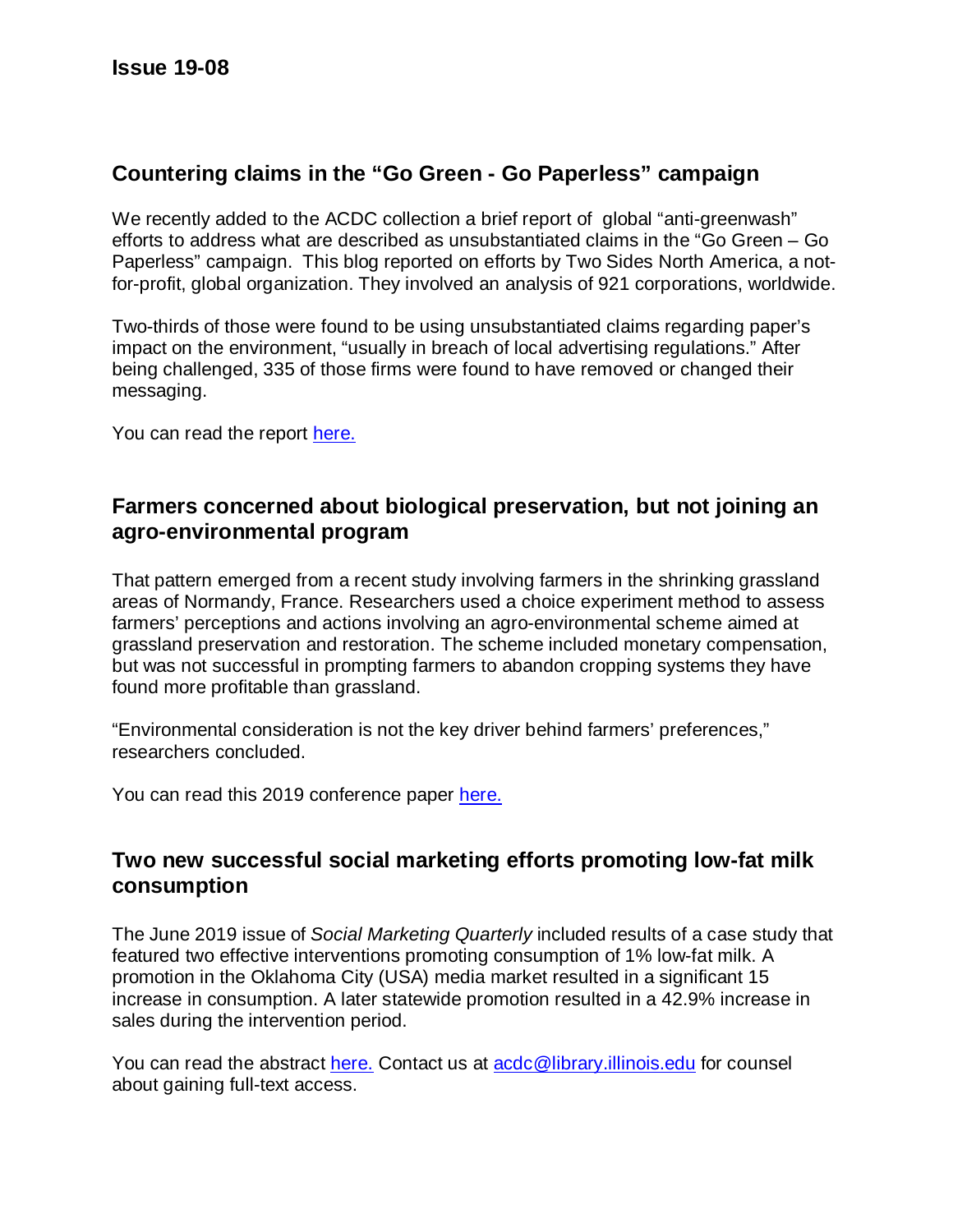### **Issue 19-08**

### **Thanks for teaching and research materials**

Thanks to Dr. Eugene Kroupa who recently added resources to those he had contributed earlier to the ACDC collection. They relate mainly to his teaching and research during the 1970s as a member of the agricultural journalism faculty at the University of Wisconsin.

His contributions add historical depth and enduring perspective to topics such as:

- Farmers' uses, understanding, and sources of agricultural market news
- Promotion of farm products
- Audience research methods in agriculture
- Courses, curricula and trends in agricultural communications

You can get acquainted with his contributions by entering "Kroupa Collection" in the ACDC search system [here.](https://bibleaves.library.illinois.edu/?f%255Bcollection_facet%255D%255B%255D=ACDC)

### **Communicator events approaching**

#### **September 12-13, 2019**

"Extending horizons: Extension's role in climate, rural industry, and community challenges. Conference of the Australasia Pacific Extension Network (APEN) in Darwin, Northern Territory, Australia. Information:<https://aapevents.eventsair.com/2019apen/>

#### **October 9-13, 2019**

"Headwaters to the Plains." Annual conference of the Society of Environmental Journalists at Fort Collins, Colorado USA. Information:<http://www.sej.org/initiatives/sej-annual-conferences/AC2019-main>

#### **October 11-12, 2019**

Seminar of the Swiss Agricultural Journalists at the guest house Probstenberg, located between the municipalities of Welschenrohr and Seehof, Switzerland. Information:<https://www.agrarjournalisten.ch/seminar>

#### **November 11-13, 2019**

Professional development conference of the International Food Wine and Travel Writers Association at Santa Fe, New Mexico, USA. Information: [www.ifwtwa.org/2019-ifwtwa-conference](http://www.ifwtwa.org/2019-ifwtwa-conference)

#### **November 13-15, 2019**

"75 years strong." Anniversary convention of the National Association of Farm Broadcasting (NAFB) in Kansas City, Missouri. Information:<https://nafb.com/events/nafb-convention>